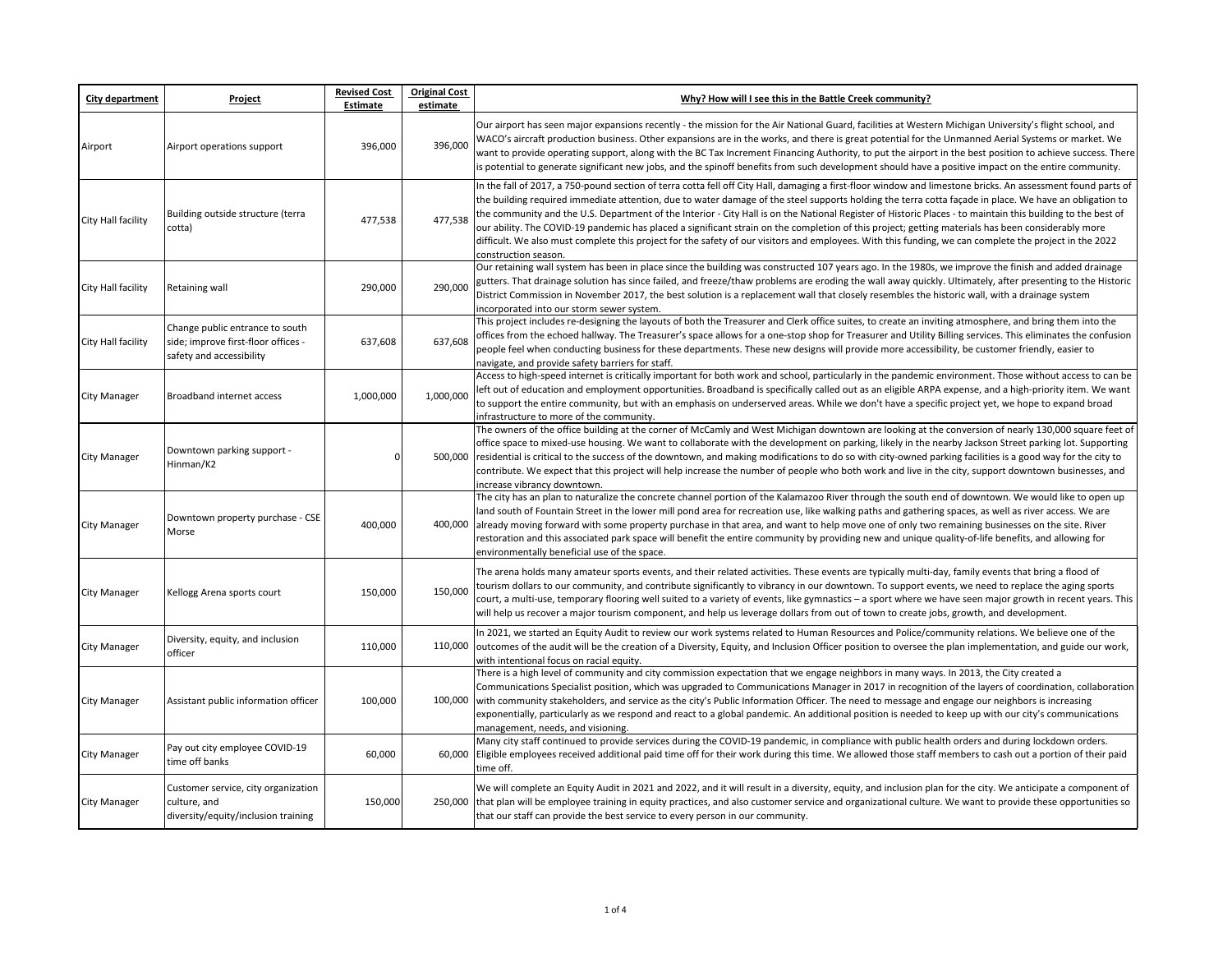| <b>City department</b>   | Project                                                                                                                                                    | <b>Revised Cost</b><br>Estimate | <b>Original Cost</b><br>estimate | Why? How will I see this in the Battle Creek community?                                                                                                                                                                                                                                                                                                                                                                                                                                                                                                                                                                                                     |
|--------------------------|------------------------------------------------------------------------------------------------------------------------------------------------------------|---------------------------------|----------------------------------|-------------------------------------------------------------------------------------------------------------------------------------------------------------------------------------------------------------------------------------------------------------------------------------------------------------------------------------------------------------------------------------------------------------------------------------------------------------------------------------------------------------------------------------------------------------------------------------------------------------------------------------------------------------|
| City Manager             | Kellogg Arena support                                                                                                                                      | 370,000                         | 370,000                          | The Cereal City Development team that manages Kellogg Arena and Festival Market Square operates key summer events like Vibe@5, Post Band<br>concerts, and food truck Fridays, coordinates the Cereal Festival and Caribbean Fest, and provides key labor support to many of our parks and recreation<br>assets. This helps fund entertainment venues and activities that were hardest hit by the pandemic.                                                                                                                                                                                                                                                  |
| Communications           | Community newsletter returns                                                                                                                               | 36,400                          |                                  | Shortly after the start of the COVID-19 pandemic in the spring of 2020, the city sent its last community newsletter. We also placed those on the website.<br>36,400 Due to time and budget constraints during the pandemic, we have not released a general community newsletter since. Neighbors have told us that they<br>do get information from our physical newsletter. We look forward to providing information again in this format.                                                                                                                                                                                                                  |
| Communications           | On the Ground Battle Creek<br>support                                                                                                                      | 54,000                          |                                  | Second Wave/On the Ground embeds reporting teams in the city to tell great stories that might otherwise be missed. They tell stories of small<br>businesses, neighborhood programs, and much more. The city is one of a group of agencies that contribute to this program financially also including<br>54,000 Calhoun County, Michigan Works!, and the Binda Foundation, among others. Due to the pandemic, we have not been able to contribute our portion of<br>funds, and this would be for two years. We see the value to this storytelling and look forward to additional programs planned for Battle Creek, including<br>a focus on the youth voice. |
| Dept. of Public<br>Works | Watkins Road culvert replacement<br>and bank restoration                                                                                                   | 700,000                         |                                  | Replacement of the Watkins Road culvert crossing over Minges Brook, and eliminate bank erosion. This work will meet the city's final obligation with the<br>700,000 county for the Big Marsh Drain District to address property damage from storm flooding. We would restore the bank where erosion has caused tons of<br>sediment per year to travel downstream.                                                                                                                                                                                                                                                                                           |
| Dept. of Public<br>Works | Stormwater study                                                                                                                                           | 50,000                          |                                  | The area of Upton Avenue, Dickman Road, Angell Road, and Grand Trunk Avenue has long experienced flooding during intense storms. The cause of the<br>50,000 fflooding is linked to a large drainage area south of there. The proposed project will allow us to hire a consulting engineer to help understand the cause,<br>solution, and cost to correct this long-standing problem.                                                                                                                                                                                                                                                                        |
| Dept. of Public<br>Works | Renovate/restore "Welcome to<br>Battle Creek" wall and fountains                                                                                           | 50,000                          | 50,000                           | These city gateway structures were installed in 1997-1998, and need restoration. We need to do things like sealing the stones, as well as updating the in-<br>ground lighting to LED, and waterproofing the fountain pools to continue greeting people as they enter Battle Creek from the south.                                                                                                                                                                                                                                                                                                                                                           |
| Dept. of Public<br>Works | Renovate Sojourner Truth<br>monument/amphitheater                                                                                                          | 50,000                          | 50,000                           | The Sojourner Truth monument and amphitheater were created in 1999. With over 20 years exposed to the outdoor elements, these need in-depth<br>restoration. This project will include replacement caulking, concrete repairs, hand rail refinishing, donor plaque restoration, LED lighting upgrades, and a<br>new concrete finish on the columns and castings. We want the community and visitors to continue enjoying this historic park and monument.                                                                                                                                                                                                    |
| Dept. of Public<br>Works | Replace fiber internet line from City<br>Hall to the Department of Public<br>Works                                                                         | 25,000                          |                                  | 25,000 We want to replace this line for future need that will support our city services to the community.                                                                                                                                                                                                                                                                                                                                                                                                                                                                                                                                                   |
| Dept. of Public<br>Works | Install fiber line from Emmett Street<br>to Roosevelt Avenue                                                                                               | 40,000                          |                                  | This project would include all necessary fiber and hardware to extend the city's traffic signal fiber network from the intersection of North Avenue and<br>40,000 Emmett Street to the intersection of North and Roosevelt Avenue. This connection will provide a more reliable, faster connection between the traffic<br>signals, and could also provide for future opportunities, like Wi-Fi at Irving Park.                                                                                                                                                                                                                                              |
| Dept. of Public<br>Works | Public Wi-Fi in various parks                                                                                                                              | 40,000                          |                                  | Whether it is for school, business, or pleasure, internet connectivity is no longer just an option. We can help provide this by extending the public Wi-Fi in<br>40,000 the downtown to our more frequently used public park spaces. This project would include all fiber, hardware, and access points to provide public Wi-Fi<br>to park areas like Anybodies Playground, Claude Evans Park, Piper Park, and Willard Beach.                                                                                                                                                                                                                                |
| Finance                  | Assistant budget officer                                                                                                                                   | 81,000                          |                                  | Because of the COVID-19 pandemic, two Finance jobs were eliminated. The city finance workload did not decrease, and our ARPA funds came with many<br>81,000 compliance, reporting, and documentation requirements. Bringing back this job will fill a gap, and ensure the city is intentional about the<br>documentation of ARPA fund expenditures.                                                                                                                                                                                                                                                                                                         |
| Fire                     | Address plumbing issues, including<br>construction of PPE<br>decontamination areas that<br>separate toxic contaminates from<br>living areas - all stations | 150,000                         |                                  | Plumbing upgrades to all fire facilities will ensure code compliance within facilities that are over 100 years old (Station 2 built in 1903, and Station 3 built<br>150,000  in 1902). Construction of PPE decontamination areas would separate toxic personal protective equipment from common living areas, helping support<br>and protect our fire first responders, as they serve the community daily.                                                                                                                                                                                                                                                  |
| Fire                     | Generator for Station 1                                                                                                                                    | 45,000                          |                                  | 45,000 Fire stations operate 24/7/365, and generators provide necessary emergency power back-up in the event of power outages. Our current generators are                                                                                                                                                                                                                                                                                                                                                                                                                                                                                                   |
| Fire                     | Generator for Station 5                                                                                                                                    | 21,500                          |                                  | 21,500 outdated, and it is getting more difficult to maintain and find replacement parts for them. (Station 1, East Michigan Avenue; Station 5, West Michigan                                                                                                                                                                                                                                                                                                                                                                                                                                                                                               |
| Fire                     | Generator for Station 2                                                                                                                                    | 20,000                          |                                  | 20,000 Avenue; Station 2, North Washington Avenue)                                                                                                                                                                                                                                                                                                                                                                                                                                                                                                                                                                                                          |
| Fire                     | Turn-out gear extractors                                                                                                                                   | 25,000                          |                                  | The proper washing and drying of firefighting personal protective equipment significantly reduces the transmission of toxic substances to the human<br>25,000 body. This in turn reduces the cancer risk among our firefighting personnel, keeping them safer, healthier, and better able to serve our community every<br>day.                                                                                                                                                                                                                                                                                                                              |
| Fire                     | <b>HVAC furnace at Station 2</b>                                                                                                                           | 15,000                          | 15,000                           | We need to replace the furnace at our North Washington Avenue station, one of two stations over 100 years old. Our stations operate 24/7/365, and we<br>must keep our firefighters safe and healthy, so they can continue serving the community every day.                                                                                                                                                                                                                                                                                                                                                                                                  |
| Fire                     | HVAC return/duct work at Station 1                                                                                                                         | 13,000                          | 13,000                           | This is a needed improvement at our administrative station. Our stations operate 24/7/365, and we must keep our firefighters safe and healthy, so they<br>can continue serving the community every day.                                                                                                                                                                                                                                                                                                                                                                                                                                                     |
| Fire                     | Address electrical issues - all<br>stations                                                                                                                | 250,000                         | 250,000                          | Our fire stations operate 24/7/365, and we want to make sure their electrical systems are safe, and up to code, especially with two stations over 100<br>years old (Station 2 on North Washington Avenue and Station 3 on Cliff Street).                                                                                                                                                                                                                                                                                                                                                                                                                    |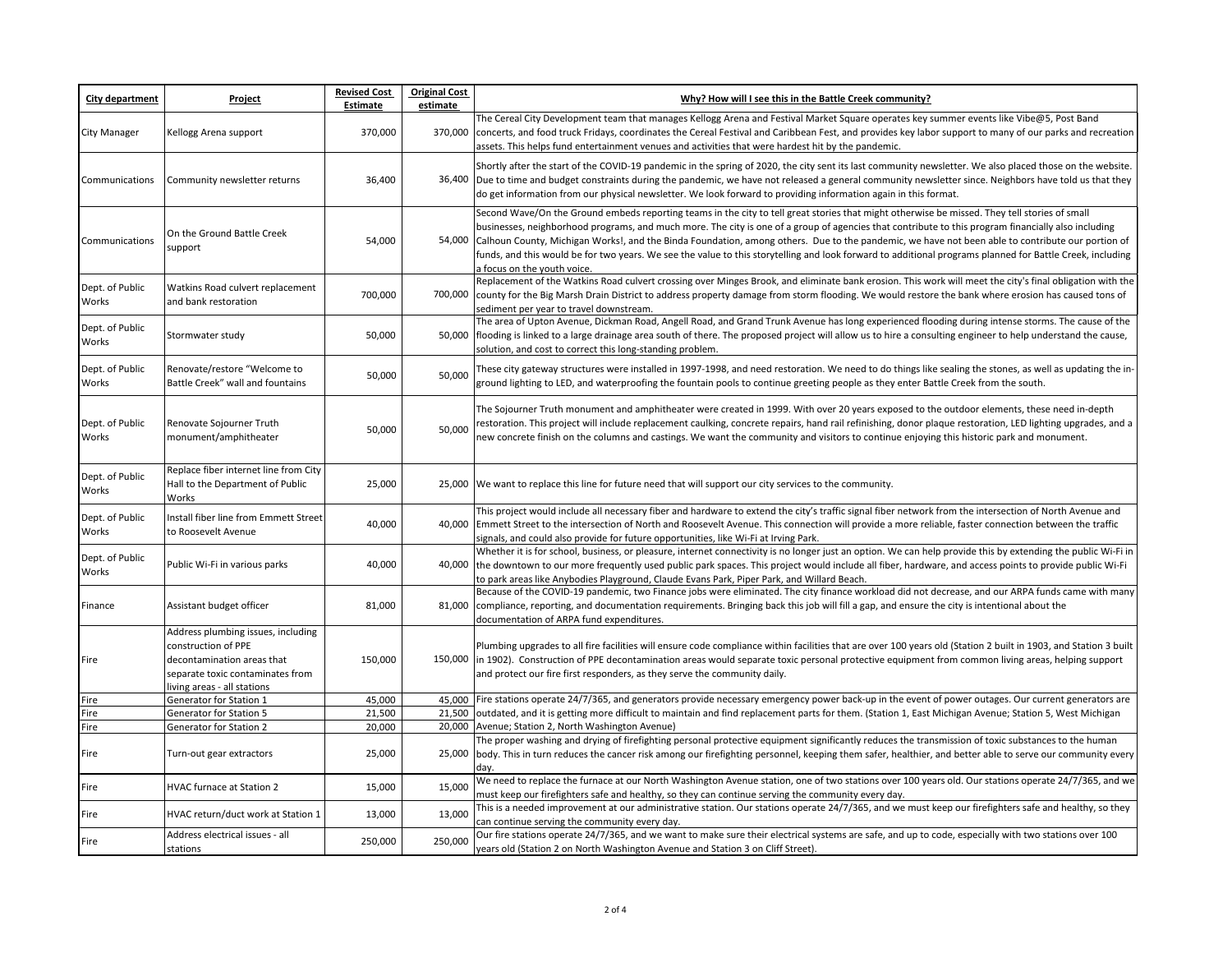| City department                    | Project                                                                | <b>Revised Cost</b><br>Estimate | <b>Original Cost</b><br>estimate | Why? How will I see this in the Battle Creek community?                                                                                                                                                                                                                                                                                                                                                                                                                                                                                                                                                                                                                                                                                                                                                                             |
|------------------------------------|------------------------------------------------------------------------|---------------------------------|----------------------------------|-------------------------------------------------------------------------------------------------------------------------------------------------------------------------------------------------------------------------------------------------------------------------------------------------------------------------------------------------------------------------------------------------------------------------------------------------------------------------------------------------------------------------------------------------------------------------------------------------------------------------------------------------------------------------------------------------------------------------------------------------------------------------------------------------------------------------------------|
| <b>Human Resources</b>             | HR technology upgrade - replacing<br>OgOS.                             | 450,000                         | 450,000                          |                                                                                                                                                                                                                                                                                                                                                                                                                                                                                                                                                                                                                                                                                                                                                                                                                                     |
| <b>Human Resources</b>             | HR technology upgrade - replacing<br><b>CivicHR</b>                    | 100,000                         | 100,000                          | These two projects come with the same solution - a new Human Resource Information System. Since 2009 we have used the Logos database system to<br>keep employment data. We currently use CivicHR for requisition management, job candidate workflow and applicant tracking. LOGOS and CivicHR have<br>limitations that lead to inefficiencies, data duplication, and lack of reporting. An HRIS is designed to centralize all HR data, so that you can easily find<br>employee information in one place without having to go through different data sets, spread sheets and/or hard-copy files. We can avoid data<br>duplication, and make changes for current staff and bringing in new staff, much easier and more efficient. This makes a better experience for everyone.                                                        |
|                                    | Human Resources New physical filing system                             | $\mathbf 0$                     | 100,000                          | The HR Department needs new filing cabinets and/or rolling racks. The filing cabinets we use now - to keep confidential employee information - are old<br>and need repairs. We should also consider using fire-safe cabinets for protection of employment history. We would replace all the cabinets in the HR<br>main office, and also put new cabinets in the HR basement storage. Our basement storage is cardboard boxes on shelves, which is a concern for<br>potential water and/fire damage. We want to always do our best to protect confidential and personal information.                                                                                                                                                                                                                                                 |
| <b>Human Resources</b>             | Administrative assistant                                               | 60,000                          | 60,000                           | Before 2018, we approved funding for an HR Administrative Assistant. Due to budget cuts, we haven't been able to fill the job. The HR Assistant role is<br>important to the department as a whole because of its supporting nature. The individual in this role will be responsible for daily tasks that other staff<br>take on now. This person will provide support to the Insurance/Loss Control Specialist. This will allow better service out of HR.                                                                                                                                                                                                                                                                                                                                                                           |
| IT                                 | Softward system replacement for<br>Finance, Human Resources, Utilities | 1,000,000                       | 1,000,000                        | Since 2009, we have seen major technology improvements in public sector software, including remote access, ability to accommodate electronic<br>receipts and forms (kiosks), as well as process improvements. There are systems now on the market to better provide business intelligence tools needed<br>to be more responsive to customers and taxpayers. Although the city continued to do business during the COVID-19 shutdown, there were many<br>difficulties due to software limitations. New software will help us be more responsive to the public, and provide more seamless services.                                                                                                                                                                                                                                   |
| IT                                 | Firewall purchase                                                      | 162,550                         | 162,550                          | We have identified purchasing a new firewall as a cybersecurity priority for the city. It would allow us to protect our backups, and will add a significant<br>layer of protection from ransomware, a concern for all governments, businesses, and neighbors. The new firewall would also provide us: Threat ID<br>Protection, which allows certain threats to be identified and acted on before they come into or leave our network; PANDB URL Filtering, which allows<br>our users to safely use the internet without stumbling across known and suspected malicious sites; Wildfire Security, which allows protection against<br>cyber attacks that are suspected of being an attack, but cannot yet be identified as such; and it also provides the mechanism for some of our remote<br>workers to connect to the city network. |
| IT                                 | Document management system                                             | 150,000                         | 150,000                          | The city currently has no online document management system. We use paper systems in finance, utilities, and human resources. These paper systems<br>can be roadblocks to customer service and efficiency. A document management system would integrate with our software in these departments, and<br>would allow easier access to information, and more efficiencies, letting us serve the public quicker and better.                                                                                                                                                                                                                                                                                                                                                                                                             |
| IT                                 | Timekeeping system                                                     | 100,000                         | 100,000                          | This is another project that helps our city operate more efficiently. During the COVID-19 shutdown period, we saw the need to develop better electronic<br>timekeeping and scheduling for our staff.                                                                                                                                                                                                                                                                                                                                                                                                                                                                                                                                                                                                                                |
| IT                                 | Warranties for data center servers<br>and storage                      | 88,424                          | 88,424                           | Adding additional years of warranty for our city data center will provide functionality updates, and protection on our equipment until the end of the<br>equipment's life. The more we can protect and update our technology, the better it will help us serve our customers and community.                                                                                                                                                                                                                                                                                                                                                                                                                                                                                                                                         |
| IT                                 | Fiber optic network expansion                                          | $\mathbf 0$                     | 32,500                           | This project would help us address community gaps in high-speed internet. We could add up to 40 miles of additional fiber network in the city. This will<br>help close the digital divide, and help keep children and adults alike connected educationally and professionally.                                                                                                                                                                                                                                                                                                                                                                                                                                                                                                                                                      |
| Dept. of Public<br>Works - parking | Hamblin/Jackson parking structures<br>- joint replacement              | 300,000                         | 300,000                          | We own three downtown parking structures (Hamblin, Michigan, and Jackson), which are operated by a private firm - ABM. In 2019 we contracted with<br>outside engineers to do a detailed inspection, and develop a list of necessary improvement projects to maintain these parking structures. The final<br>report included four separate recommendations, and this is one of those. We want to maintain a positive parking experience for our community, and<br>keeping up the structures is part of that.                                                                                                                                                                                                                                                                                                                         |
| Dept. of Public<br>Works - parking | Hamblin parking structure - façade<br>repair                           | 250,000                         | 250,000                          | We own three downtown parking structures (Hamblin, Michigan, and Jackson), which are operated by a private firm - ABM. In 2019 we contracted with<br>outside engineers to do a detailed inspection, and develop a list of necessary improvement projects to maintain these parking structures. The final<br>eport included four separate recommendations, and this is one of those. We want to maintain a positive parking experience for our community, and<br>keeping up the structures is part of that.                                                                                                                                                                                                                                                                                                                          |